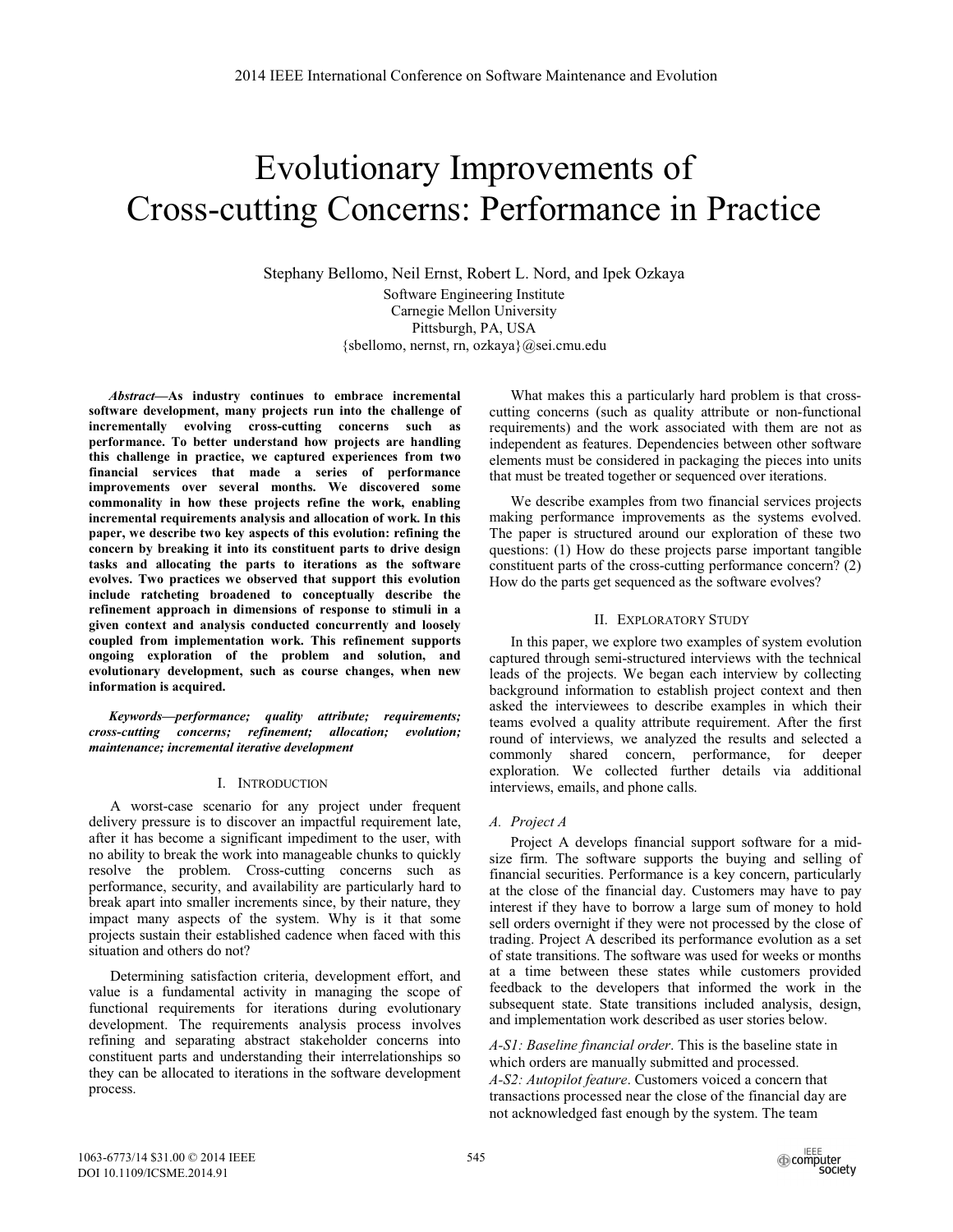determined that automating user interaction will improve order throughput. The autopilot solution was implemented. *A-S3: Data caching*. Customers reported latency issues with individual order processing. The team added data caching to reduce latency of database read and write operations. *A-S4: Data write delay*. Customer feedback showed that latency was still an issue. Rather than requesting to reduce latency, the business articulates a measurable response that order processing must be completed in less than one second. The team's analysis revealed that one cause of latency was the time spent updating the database with post-transaction results. The team implemented an enhancement to delay writing data to the database until after the orders were processed. *A-S5: Prioritize transactions*. Analysis of production logs revealed that transactions for smaller amounts were acknowledged before transactions for larger amounts. The team added a feature to prioritize messages by highest dollar value so that those have a higher probability of getting processed.

*1) Refining Requirements into Constituent Parts:* Each state transition was a performance improvement to the basic order-processing capability. Improvement was measured by the criteria in Table I. The performance requirement was refined enough to determine satisfaction and value. The associated work was refined enough to determine effort. The effort for each state varied depending on the time needed to do the work to show something of value to the customer. The states were broken down into smaller internal iterations for allocation (not shown in Table I).

In the quality attribute requirement (QAR) parsing column in Table I, we capture the requirements at each state along three dimensions summarized from the quality attribute scenario: *Stimulus*, *Context*, and *Response* [3]. The stimulus dimension describes the action that initiates the system response, the context dimension describes the evolving environmental condition (e.g., increasing number of users), and the response dimension describes how the system responds to the stimulus and may include a response measure. We analyzed how Project A evolved its performance requirements using these dimensions to understand how it parsed work into constituent parts. Examples are described below.

- - *Stimulus:* A-S4 to A-S5 illustrates refinement in the stimulus dimension, moving from a single- to multi-user perspective. A second example is A-S2 to A-S3, which illustrates moving from batch processing to individual transaction processing.
- -*Context:* The initial requirement focused development on the system behavior (simple baseline case) to test ideas before dealing with complexities and uncertainties of the environment. A-S1 to A-S2 illustrates refinement in the context dimension, moving from manual processing to the autopilot solution, by adjusting the boundary of the system with respect to its environment, including the user's role. Moving from A-S4 to A-S5 accounts for the complexities of the rotary algorithm in the environment.

TABLE I. PROJECT A PERFORMANCE IMPROVEMENT EVOLUTION

|                         | <b>QAR Parsing</b>                                                                                                                                                                                                                                     | Value                                                                                                           | <b>Effort</b> |
|-------------------------|--------------------------------------------------------------------------------------------------------------------------------------------------------------------------------------------------------------------------------------------------------|-----------------------------------------------------------------------------------------------------------------|---------------|
| $A-$<br>S1              | <b>Stimulus:</b> Customer initiates<br>process (multi-user)<br><b>Context:</b> Users processing<br>transactions with system; deadline<br>approaching<br><b>Response:</b> Process volume of<br>transactions                                             | Baseline order<br>feature                                                                                       | 1x            |
| $A-$<br>S <sub>2</sub>  | <b>Stimulus:</b> Customer initiates<br>automated process<br><b>Context:</b> System processing<br>transactions (single-user)<br><b>Response:</b> Process volume of<br>transactions; new time less than<br>current time                                  | Enhanced<br>"Autopilot"<br>feature with<br>performance<br>focus to reduce<br>batch processing<br>latency        | 3x            |
| A-<br>S <sub>3</sub>    | <b>Stimulus:</b> Order process initiates<br>transaction<br><b>Context:</b> System processing<br>transaction; deadline approaching<br>(single-user)<br><b>Response:</b> Process individual<br>transaction; new time less than<br>current time           | Improved<br>individual order<br>capability with<br>reduced latency                                              | 1x            |
| $A -$<br>S <sub>4</sub> | <b>Stimulus:</b> Order process initiates<br>transaction<br><b>Context:</b> System processing<br>transaction; deadline approaching<br>(single-user)<br><b>Response:</b> Process individual<br>transaction; processing time less<br>than or equal to 1 s | Improved<br>individual order<br>capability with<br>further reduced<br>latency                                   | 2x            |
| А-<br>S <sub>5</sub>    | <b>Stimulus:</b> Customer submits<br>orders<br><b>Context:</b> System processing<br>transactions; rotary algorithm;<br>deadline (multi-user) approaching<br>Response: Process and prioritize<br>transactions                                           | Enhanced batch-<br>level<br>prioritization<br>feature with<br>performance<br>focus on reducing<br>batch-latency | 1x            |

- *Response:* A-S3 to A-S4 illustrates refinement in the response dimension by ratcheting the response measure [2]. The response measure value was refined to less than 1 second for processing individual transactions.

These states are not a linear progression toward a predefined goal. The evolution of the quality attribute requirement is driven by feedback given by the development team and the business owners/users (e.g., concern that design won't scale, users get impatient with single-order latency). The team analyzes this feedback and, in some cases, the work is prioritized, divided into smaller pieces, and parsed into reasonable chunks through trade-offs. With three dimensions to adjust (stimulus, context, response), ratcheting in one dimension may require easing up on another to make progress.

*2) Allocating Performance Work to Increments:* Project A explained that separating performance-related from featurerelated requirements in the backlog or when planning and allocating work to iterations was not useful. Project A followed evolutionary incremental development by doing performance-related analysis work concurrently and loosely coupled from implementation sprint work (Fig. 1). This is a practice that we observe in industry [1]. This ongoing analysis helps break up the problem so that the implementation sprint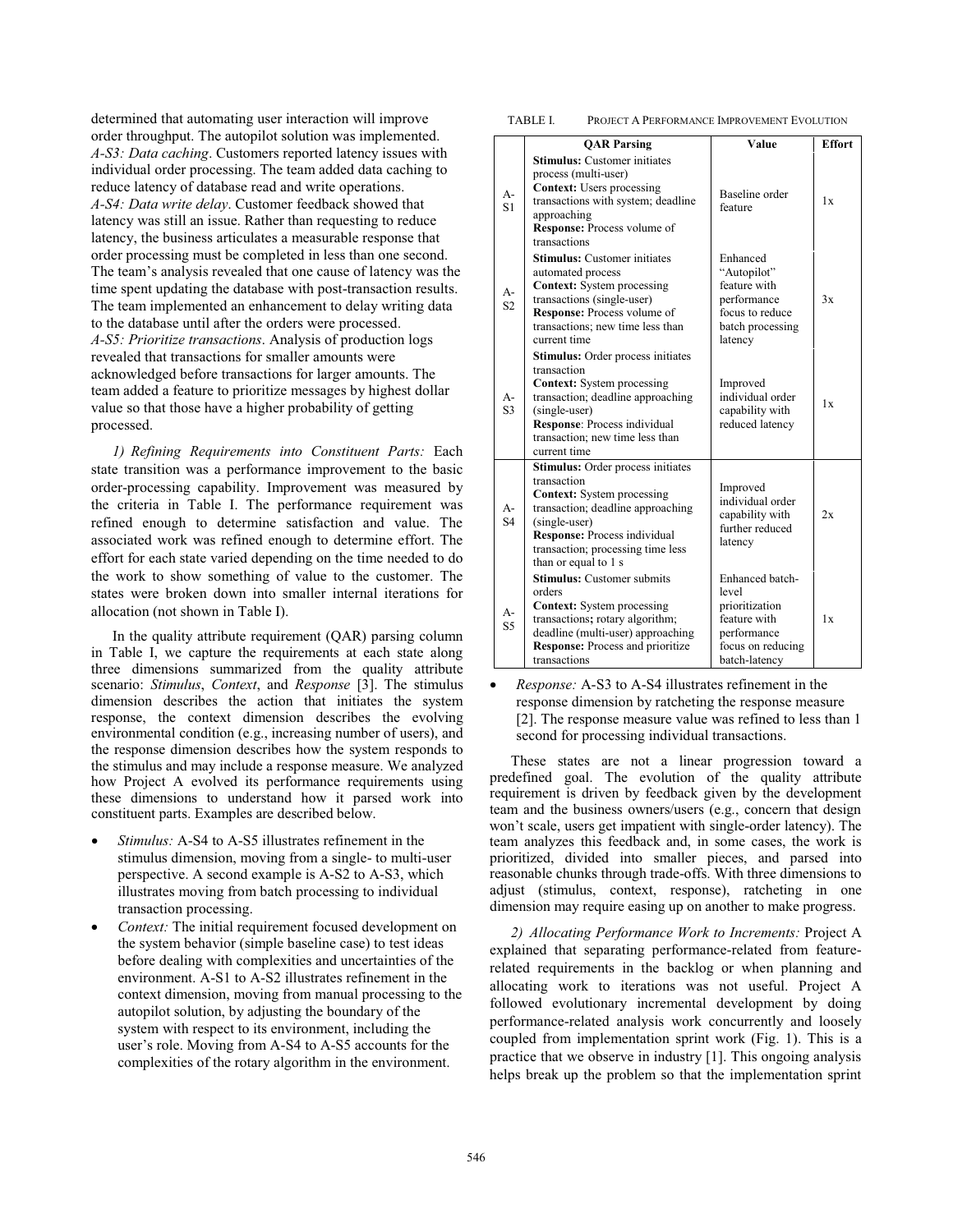

Fig. 1. Evolutionary incremental development.

work can proceed at a more uniform cadence. As analysis was completed, work was allocated to sprints (shown with arrows in Fig. 1). Well-understood changes refining features, such as A-S2 and A-S3, were allocated to implementation sprints with minimal analysis. However, in cases where significant analysis was needed (e.g., A-S4), the team created a prototype to explore the problem and investigate alternative solutions while continuing to mature the system and implement ongoing requirements. For A-S4 the changes were more substantial, so the work was allocated to multiple sprints.

#### *B. Project B*

Coincidentally, Project B, from a different company than Project A, was also a financial system with very stringent performance requirements. The system functionality included high-speed stock order processing. Like Project A, the performance iterations are described as state transitions. This project was in the pre-release phase, focusing on evaluating the design to ensure it could meet requirements. The team used a scenario-driven approach to investigate performance risks. Output of scenario analysis is input to the evolving system design and architecture of the next state, as described below.

### *B-S1: Create order.* Baseline state.

*B-S2: Order-processing algorithm improvement*. During scenario-based design review, a concern surfaced over the uncertainty of whether the algorithms were fast enough in all situations, so peak load was identified to process 10,000 orders in 0.1 millisecond (ms). In response, the Java algorithms were improved for processing orders. *B-S3: Queue latency improvement*. Queues were incorporated into the design to improve performance in response to latency concerns. The question addressed in this state was "How much overhead does the queuing approach generate?" *B-S4: Queue limitation exploration.* An exploratory requirement of processing stock orders for larger organizations drove further investigation of the single-server, multi-core design. The analysis increased understanding of feature limitations under stress to improve the design or plan for mitigation options. In this case, the team determined the design change would be too impactful, so they planned for the mitigation option to buy another server and distribute the load.

*B-S5: Garbage collection investigation*. After discovering a problem during testing, the team investigated how the system runs when garbage collection is turned off.

*1) Refining Requirements into Constituent Parts:* Table II summarizes the evolution states of Project B.

The analysis of this example also shows changes to the stimulus, context, and response, as summarized below.

- - *Stimulus:* BS-3 shows variations in the stimulus with the artifact changing to focus on a specific part of the system, the queue.
- - *Context:* B-S2 shows variations in the context by increasing the concurrently processed orders to 1,000 orders while maintaining response time at 0.1 ms.
- $\bullet$  *Response:* The response goal remained consistent at 0.1 ms throughout all the state transitions. This was a target that they reached over several rounds of tweaking the design, analyzing the response under increasingly stringent conditions, such as described in B-S2, and making incremental improvements.

*2) Allocating Performance Work to Increments:* Project B did not separate feature-related and performance-related requirements in their software development lifecycle either. Like Project A, they conducted exploratory performance analysis and design work concurrently with maturing other features and continuing implementation. Work was integrated into implementation sprints as it became better defined

TABLE II. PROJECT B PERFORMANCE IMPROVEMENT EVOLUTION

|                         | <b>QAR Parsing</b>                                                                                                                                                                                   | Value                                                                                                                  | <b>Effort</b> |
|-------------------------|------------------------------------------------------------------------------------------------------------------------------------------------------------------------------------------------------|------------------------------------------------------------------------------------------------------------------------|---------------|
| $B -$<br>S <sub>1</sub> | <b>Stimulus:</b> Order request<br><b>Context:</b> System operating<br>under normal conditions<br>(under 10,000 orders)<br><b>Response:</b> Process order less<br>than $01$ ms                        | Baseline order<br>feature                                                                                              | 1x            |
| $B -$<br>S <sub>2</sub> | <b>Stimulus:</b> Order received by<br>system<br><b>Context:</b> System (specifically<br>Java algorithms) operating at<br>peak load (over 10,000 orders)<br>Response: Process order under<br>$0.1$ ms | Improved order-<br>processing feature<br>with reduced<br>latency                                                       | 0.1x          |
| $B -$<br>S <sub>3</sub> | <b>Stimulus: Order submitted</b><br><b>Context:</b> Artifact focus is<br>queue<br>Response: Queue overhead<br>should allow for same response<br>measure as $0.1$ ms                                  | Improved<br>confidence that<br>order-processing<br>feature will hold up<br>under strenuous<br>circumstances            | 2x            |
| $B -$<br>S <sub>4</sub> | <b>Stimulus: Order</b><br><b>Context:</b> More orders than<br>core/queue architecture allows<br><b>Response:</b> Process order under<br>$0.1$ ms                                                     | Increased<br>understanding of<br>feature limitations<br>under stress (to<br>improve or plan for<br>mitigation options) | 0.5x          |
| $B -$<br>S <sub>5</sub> | Stimulus: Order submission<br><b>Context:</b> Garbage collection<br>turned off<br><b>Response:</b> System runs during<br>trading hours maintaining<br>response of 0.1 ms                             | Improved order<br>feature performance<br>(with garbage<br>collection off)                                              | 0.2x          |